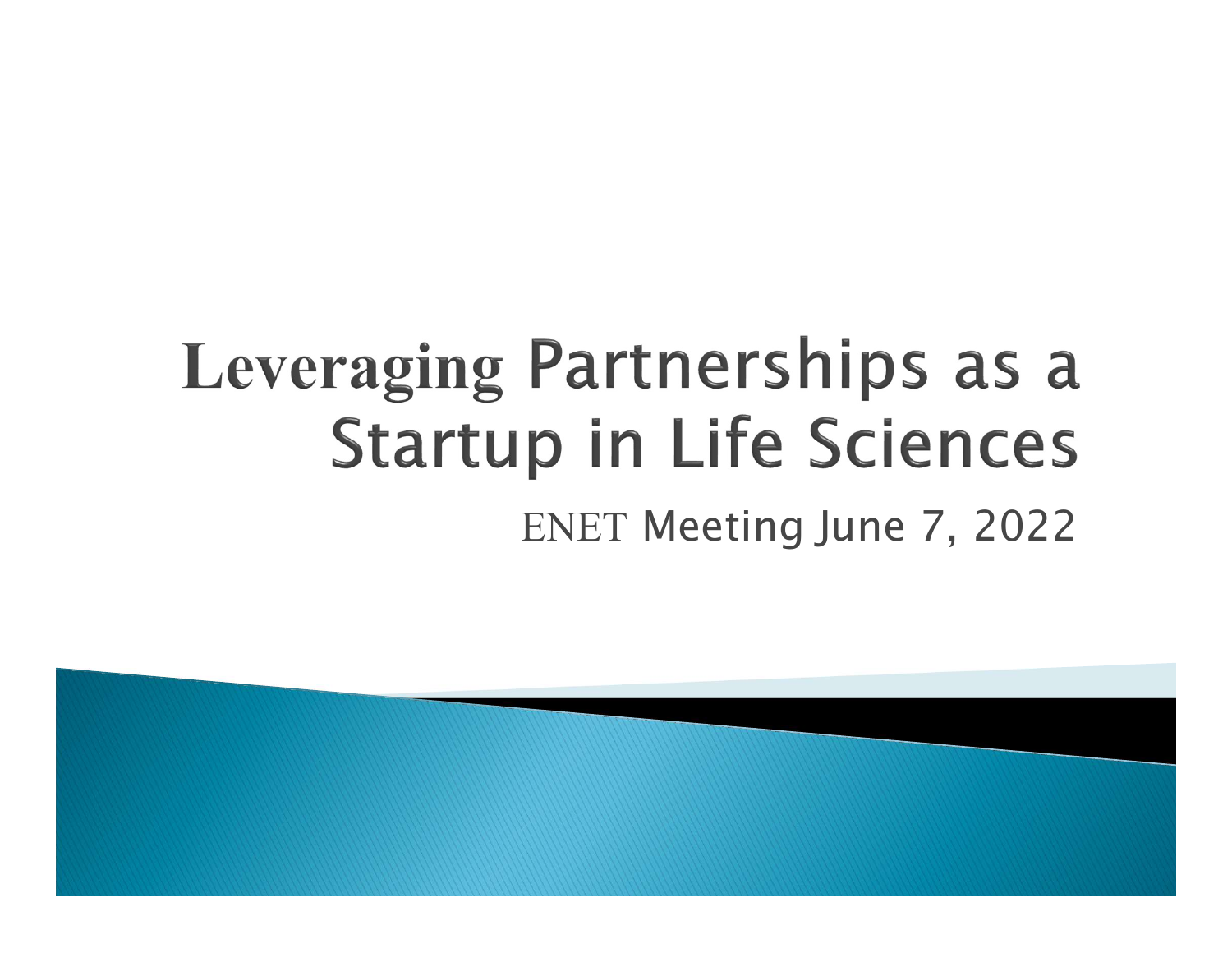- Entrepreneur business executive with  $20+$  years experience in life sciences
- Has developed and introduced novel pharmaceutical and consumer products into the market My background: Naomi Vishnupad Ph.D.<br>
Entrepreneur business executive with 20+ years experience<br>
in life sciences<br>
Has developed and introduced novel pharmaceutical and<br>
consumer products into the market<br>
Excite Scientifi
- 
- **President and COO at Imaginative Research Associates,** Inc.
- Inventor on several patents resulting in marketed products in dermatology, inflammation, and pain
- Has a doctorate in immunology, is a recreational runner and lives and works in the Boston area

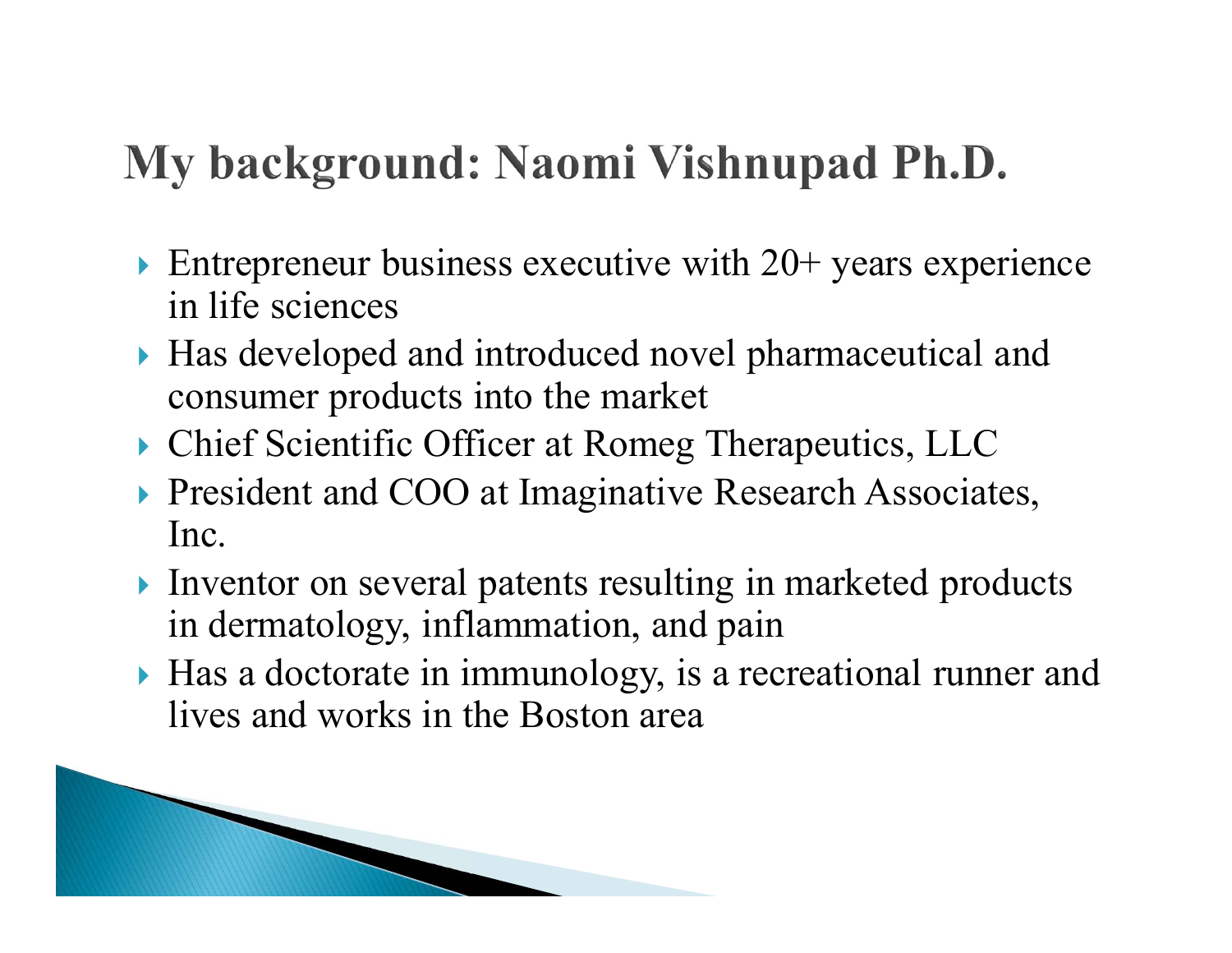**The Common Street, Inc.** 

- ▶ Romeg Therapeutics LLC founded in 2015 develops drug therapies for unmet needs, usually a novel dosage form of an already approved drug to provide benefit to patients over the existing therapies Company Background<br>
Romeg Therapeutics LLC founded in 2015 develops<br>
drug therapies for unmet needs, usually a novel<br>
dosage form of an already approved drug to<br>
provide benefit to patients over the existing<br>
therapies<br>
Ro
- liquid colchicine product for the prophylaxis of gout
- ▶ Imaginative Research Associates Inc. is a private company providing patented innovative product technologies for the dermatology industry, including Rx, OTC, and cosmetic products.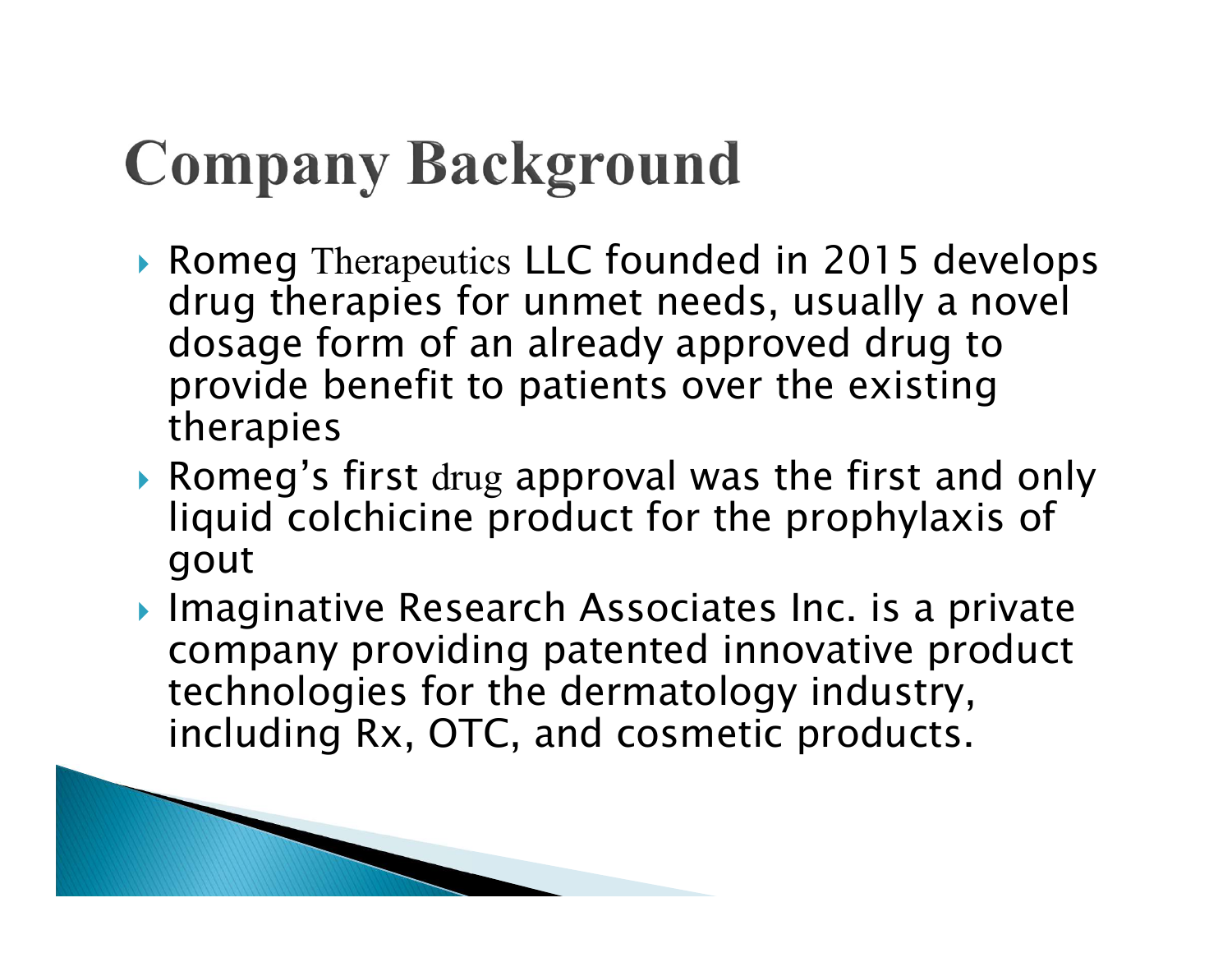## **Important Considerations When Seeking Partners**

- Are you product or service company?
- Do you need to in license any patents, IP, or technology for your product or service? For example are you working with or partnering with an academic institution that has IP you need?
- Do you have an invention or need to file a patent application to obtain patents for potential licensing partnerships?
- Does your product or service require FDA approval or regulatory filings?
- What development work do you need to do? Product development, analytical, clinical?
- What type of companies do you need to move your product/service towards commercial viability?
- Do you have a NCE or novel product/technology
- ▶ What is the potential market?
- What is the estimated time to market?
- What is your exit strategy/goal for the product/technology

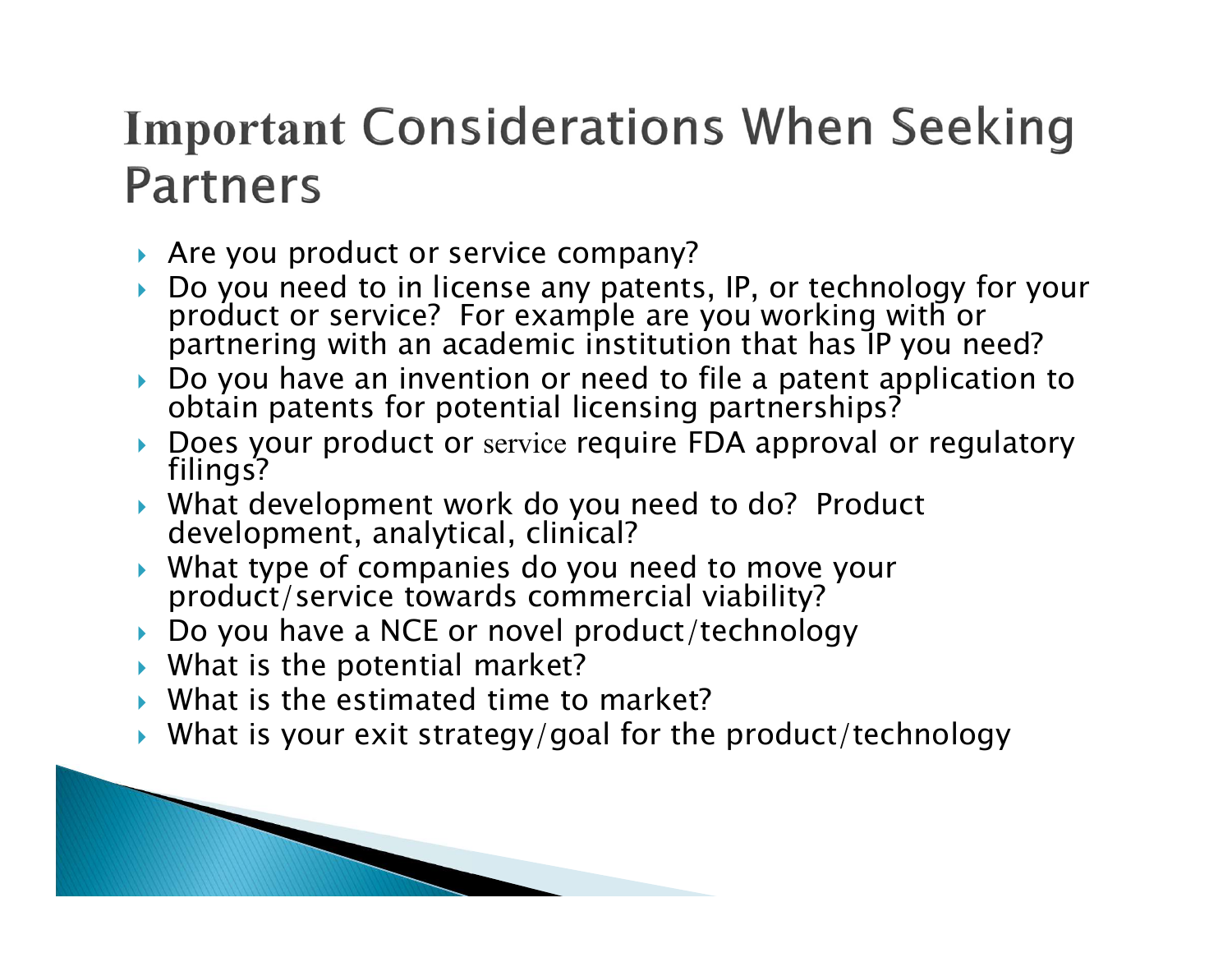# **Types of Partnerships**

### **Strategic Investment**

- Investor company to fund startups such as VC's, angel investors, or larger companies
- Hands off transaction, investor is not involved in day to day activities

### Co-development

- $\bullet$  Joint contributions of labor, IP, capital, and assets
- Teams from both companies work together to develop product
- Usually involves upfront investment and milestones as development progresses.
- Early stage partnerships can be with CMO's/R&D companies and late stage with marketers and commercial partners

### Joint venture

- A large life science company and a startup with aligned technologies form a new joint entity
- A very integrated partnership with significant collaboration
- Can be well negotiated for both parties for the new entity
- Limits the individual company's liabilities
- Challenging exit strategies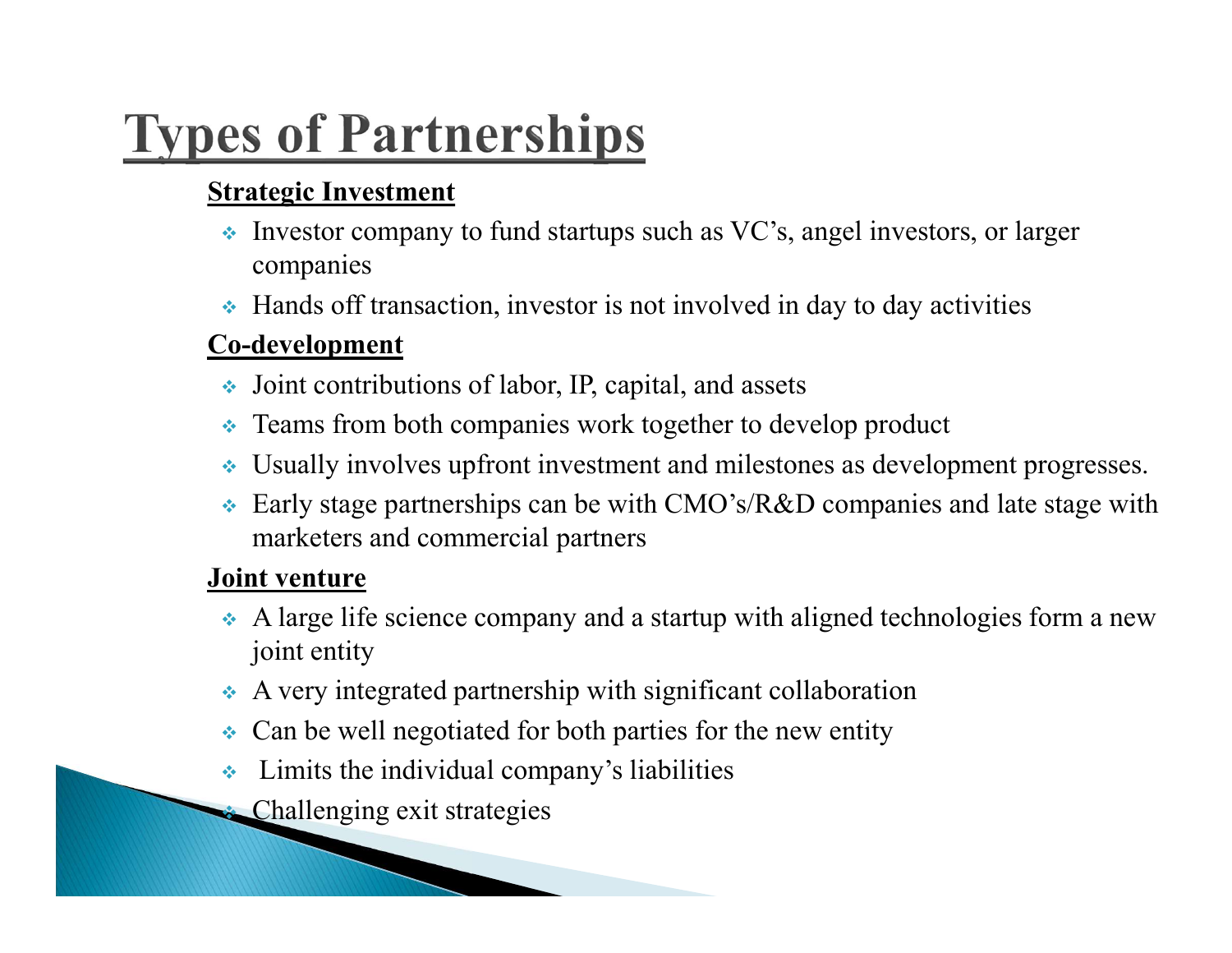# **Types of Partnerships**

### Licensing agreement

- Occurs at any stage of product development
- Upfront payments, milestones, and royalties to inventor/developer for rights to further develop and commercialize
- Sometimes potential for multiple licensing partnerships with the same IP: For example different therapeutic areas or U.S. and outside U.S. rights
- Less collaboration between the parties
- Licensor can lose profit potential and control of the product in the market
- Can be challenging for Licensor to keep informed on the Licensee's efforts/activities

## Co-marketing Agreement

- Usually later stage product
- Involves royalty payments for rights to product and/or sell
- Often both companies sell the product

<u> The Communication of the Communication of the Communication of the Communication of the Communication of the Communication of the Communication of the Communication of the Communication of the Communication of the Commun</u>

- Can divide different markets between partners: For example digital marketing versus sales force
- Beneficial when financing or marketing efforts are limited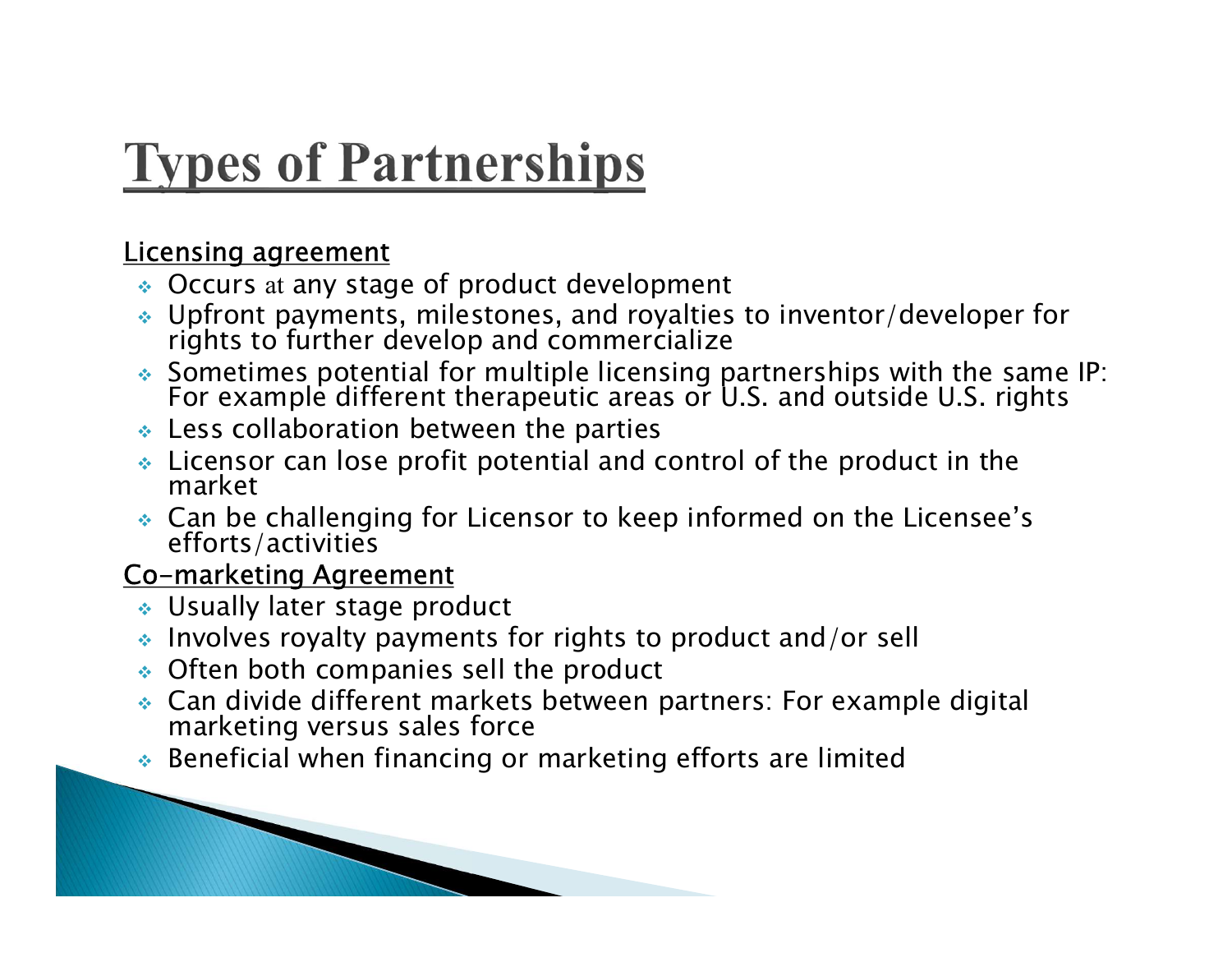## **Life Science Partners**



- R&D/ideas/IP partners
- CMO development, analytical, • CMOs: product CMC, manufacturing, etc.
	- **Regulatory consultants**
	- **CROs:** Clinical studies
	- Financial/Commercial: investors, advisors, later stage development, marketing partners, larger pharma/biotech companies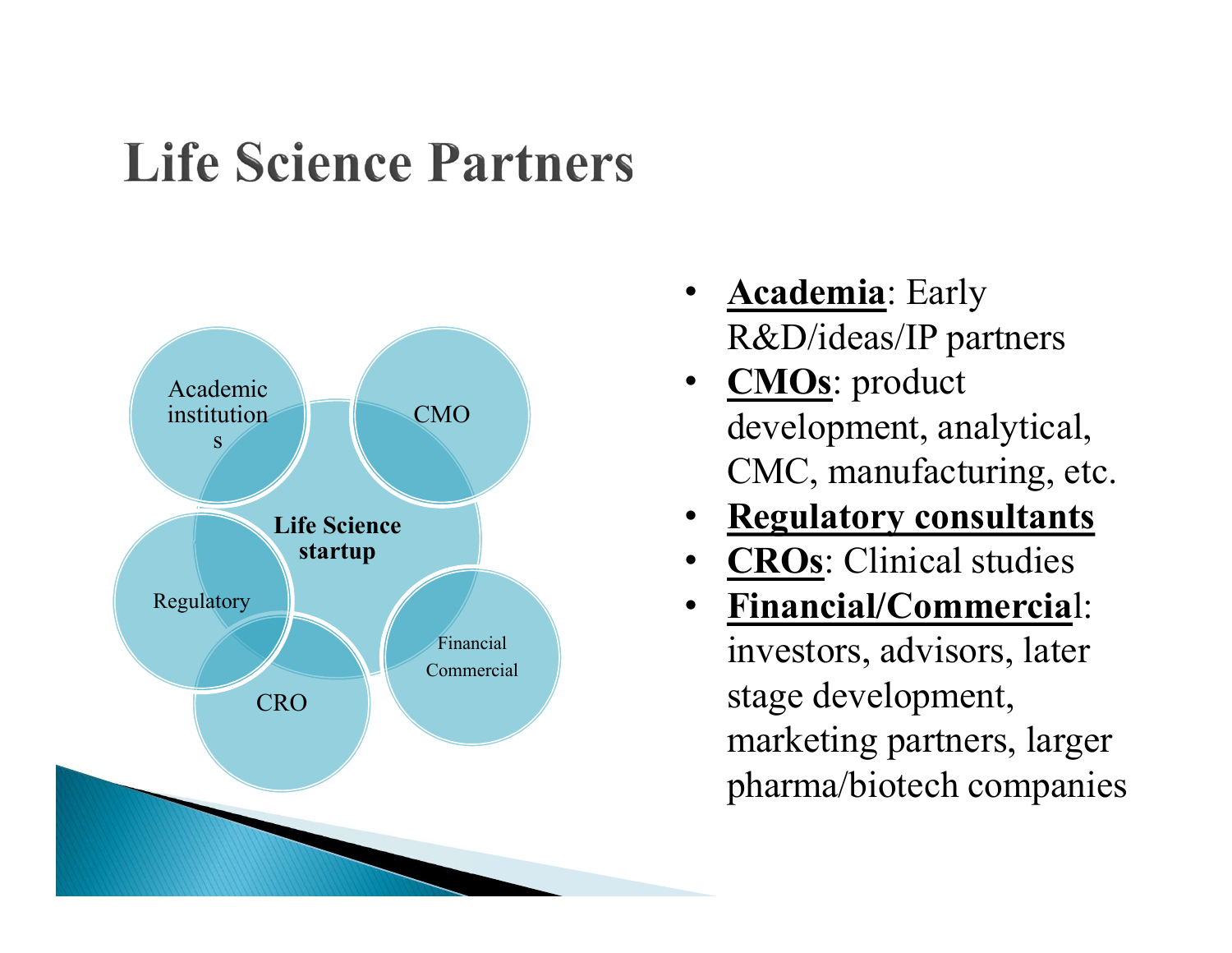## **Identify Partner Needs at Each Stage**



Idea/Concept:

Do you need to license IP or any academic studies or conduct early R&D for proof of concept?

Can contract with universities for early R&D, IP, or referencing studies

What work needs to be done to secure patents?

Do you need capital investment?

Development: What formulation, analytical, toxicology, packaging studies, etc. need to be done?

The CMO is an important partnership.

What clinical studies are required for approval? A regulatory consultant and a good CRO are strategic partners

Late Stage: Do you need investors to fund clinical trials or an established pharma/biotech company to license or acquire the IP/technology/IND/NDA?

> Co-development and Marketing partners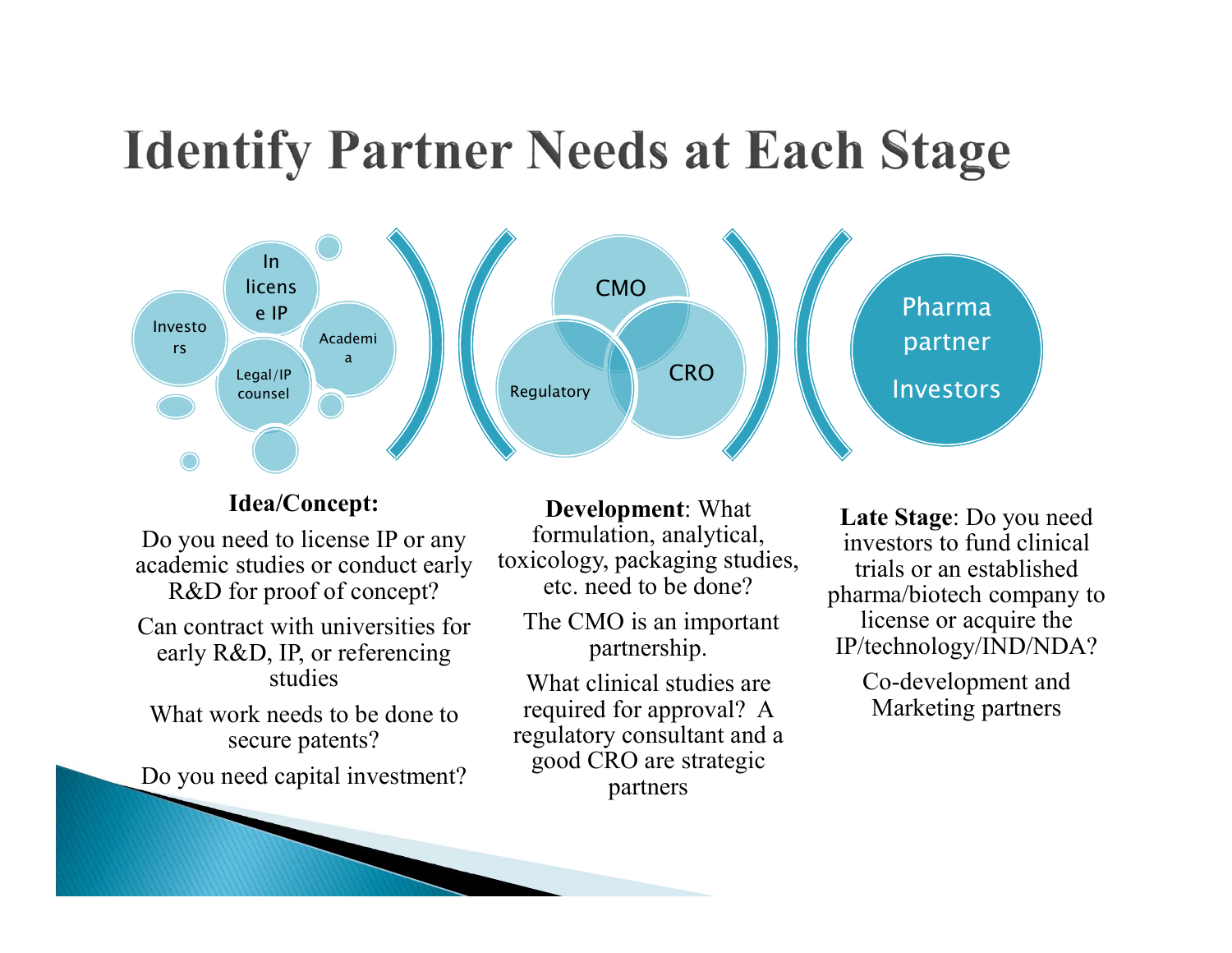- When you find a good partner/company to work with, nurture the relationship Strategic Alliances<br>
Small business working with small business<br>
Next When you find a good partner/company to work with, nurture the<br>
relationship<br>
Academia looks for partners to license out IP or research studies<br>
CMOs: D
- Academia looks for partners to license out IP or research studies
- to do the work for an equity stake or a share of future profits
- CRO's may work with startups to reduce clinical study costs if the relationship is long term
- Work with advisors, legal counsel, regulatory consultants who understand startups and small business
- ▶ Look for smaller service companies to partner with, because they are nimble and move quickly and will be more responsive to you.

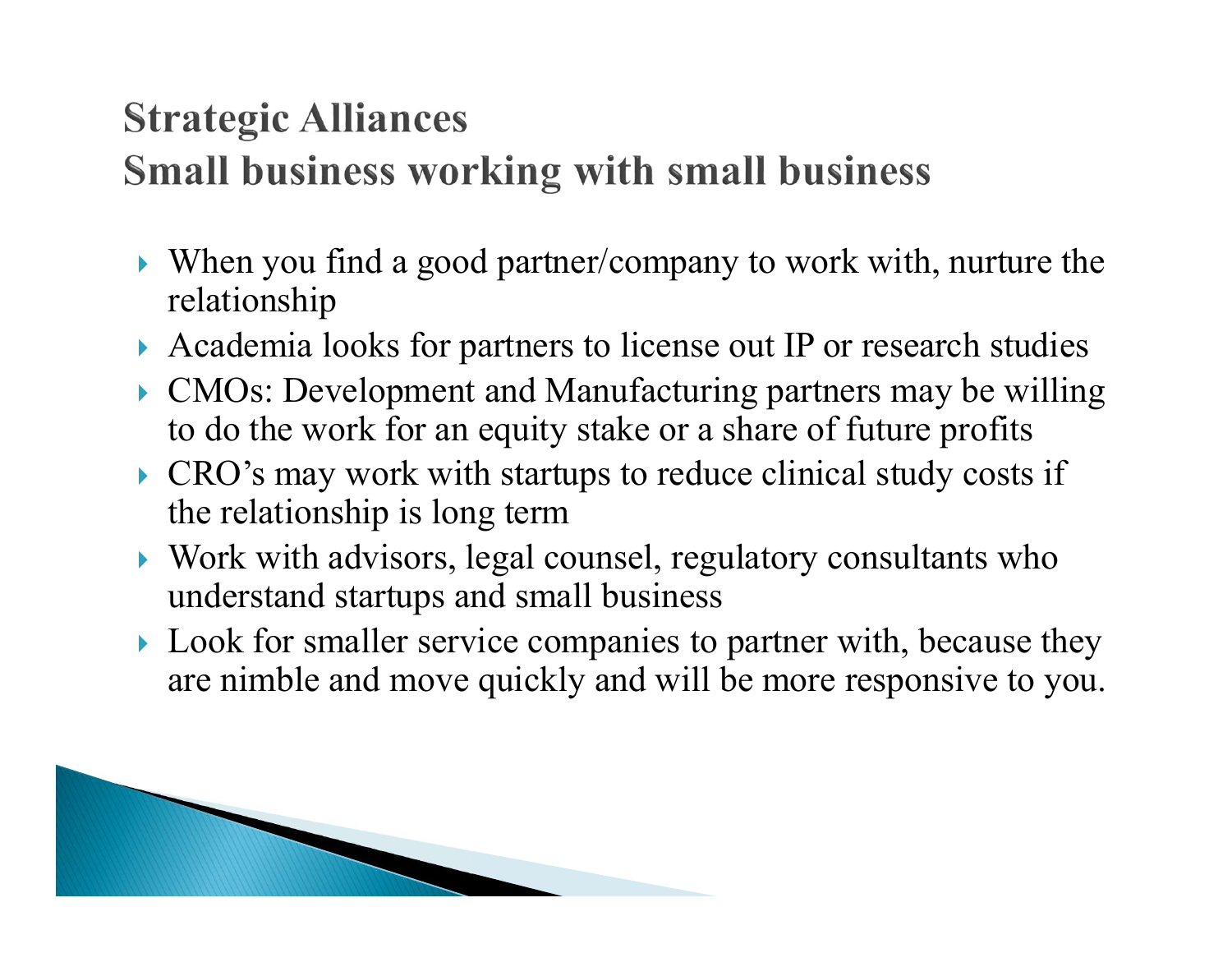**The Common Seconds** 

- ▶ Partnered with various CMO's to further develop novel dermatology and skin care products and then structured manufacturing and supply agreements with the CMO and a licensing agreement with the commercial partner
- ▶ Conducted early R&D on acne products, contracted with a CMO to further develop the product, and licensed out the products and IP to large pharmaceutical companies for upfront payments, milestones, and royalties **Examples**<br> **Examples**<br> **Partnered with various CMO's to further develop novel**<br>
dermatology and skin care products and then structured<br>
manufacturing and supply agreements with the CMO and a<br>
licensing agreement with the
- with consultants, CMOs, and CRO's to develop product and obtain FDA approval and licensed the IP and NDA out to a pharmaceutical company for commercialization
- I have worked with one of the CMO's for over 20 years as both a licensee in my dermatology business and a development and manufacturing partner for the start up.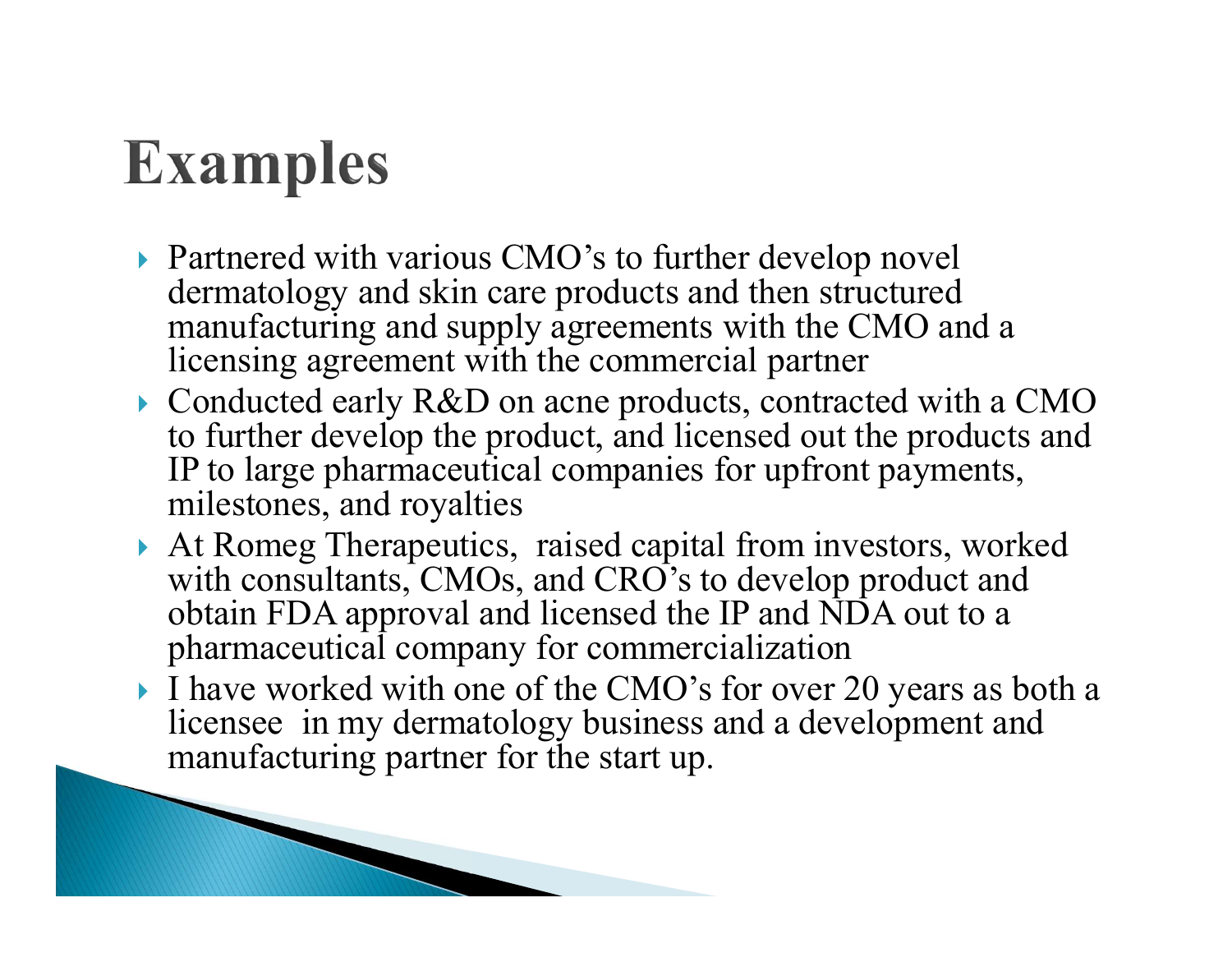# **Necessary Considerations**

- ▶ Protect novel technology, ideas, products: Confidentiality agreements are necessary
- Alliances and contracts require legal counsel and attention to detail
- Potential partners will conduct extensive diligence on the startup, and the startup should also conduct diligence on the larger company. Ask for information and ask lots of questions.
- Negotiations can often be contentious, try and leave emotions out
- Require regular communication, reports of activity and multiple contacts in contracts and agreements
- Partners, particularly manufacturing, clinical, and commercial are critical to the success of life science startup's products and services, so choose wisely.
- Startups should make sure that there are internal partners or trusted external advisors to assist with troubleshooting and avoid your own echo chamber

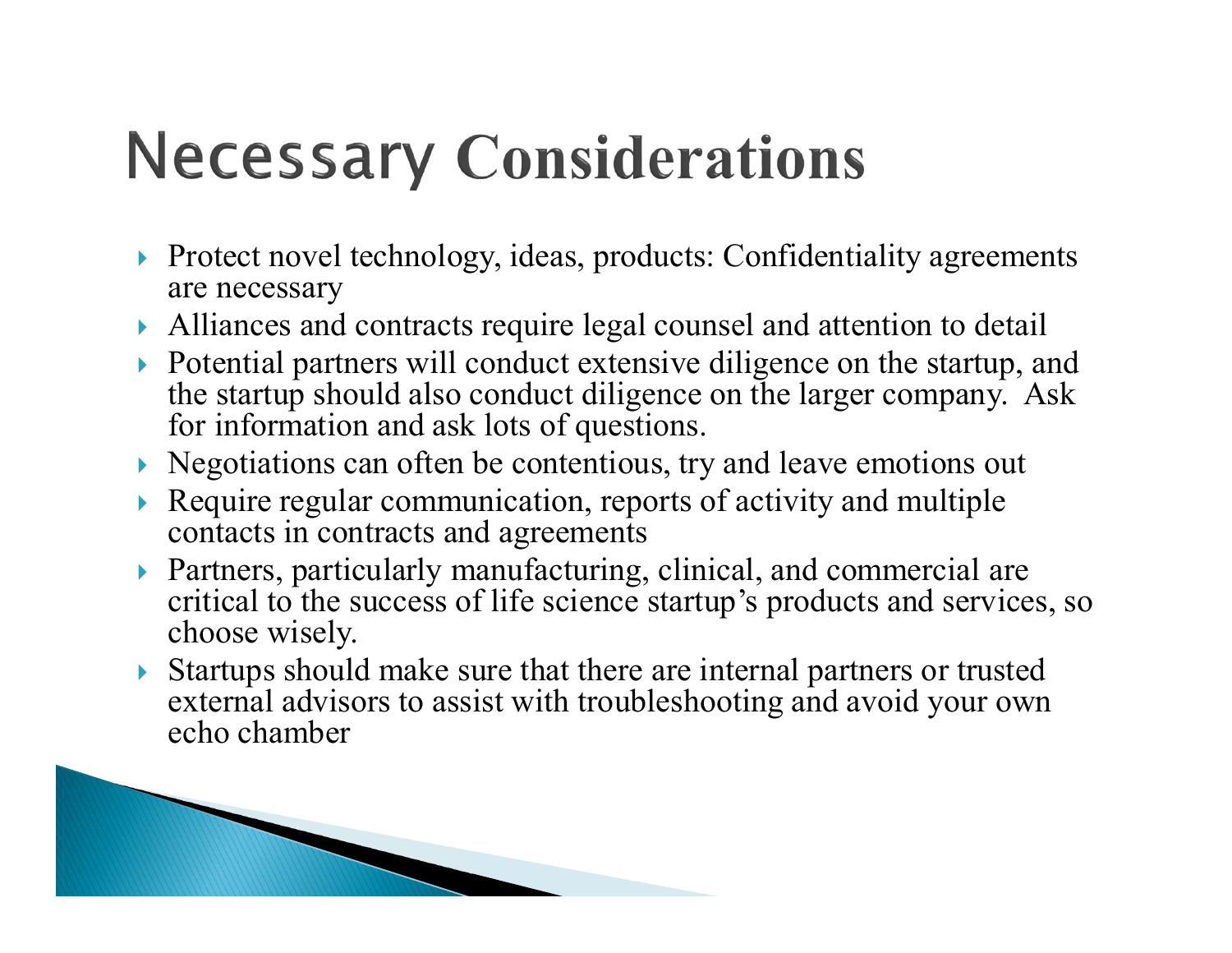# Thank you!

My contact information: naomi@imaginativeresearch.com